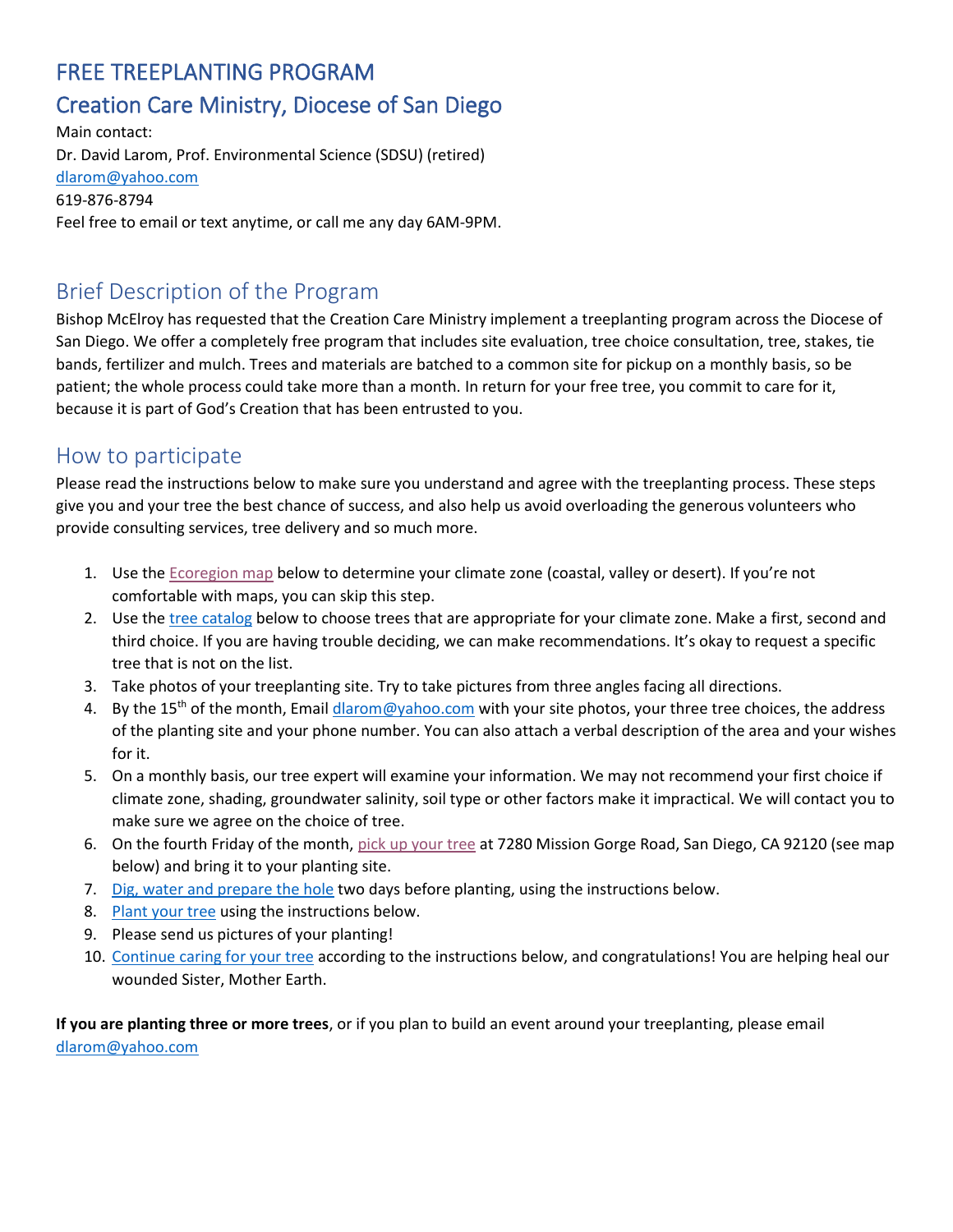## Why plant trees?

Trees grow by pulling carbon dioxide ( $CO<sub>2</sub>$ ), the main greenhouse gas, out of the atmosphere and storing it in their bodies. This makes trees priceless tools in the fight to reduce climate change. Trees also provide cooling shade, beauty and countless other benefits including edible fruits, nuts and leaves, and nectar and pollen for pollinators such as honeybees. There is a powerful social justice component if trees are planted in the areas that need them most: Trees abound in rich neighborhoods, while the "concrete jungles" bake in decaying asphalt.

## Why plant *these* trees?

People commonly choose trees for their beauty, and sometimes for timber or food value. These are all worthy uses, but our Ministry encourages you also to help reduce global warming. We have therefore chosen trees that are relatively large, and grow fairly fast. Trees in the San Diego region should also be low-water-use and drought-tolerant. They should be resilient enough to thrive not just in San Diego's current climate, but also in the hotter and drier climate of the future. Finally, our trees have been chosen to make life easier for owners; they have gentle roots that don't break sidewalks, and their fruits don't stain the ground.

## How to plant a tree

### <span id="page-1-0"></span>Before your planting day

- Dig the hole 3-5 feet across (wider for poorer soil) and two feet deep. The hole should be dug square like a deep tub, not shallow like a bowl. This is the right size for the 15-gallon trees we are offering.
- Fill the hole with water. If it takes more than four hours to fill, you may have difficulty with your tree. Email us for advice.
- Wait 24 hours or more before you plant your tree.



### On your planting day

<span id="page-1-1"></span>Make sure you have everything you need:

- Water supply
- A shovel and a hammer
- The tree and materials you picked up from us:
	- o Your tree or trees
	- o Two stakes per tree, tree ties and nails for staking the tree.
	- o Soil amendments (one cup fertilizer and two bags mulch per tree)

### Mix your amendments into the soil.

Sprinkle the fertilizer on top of the soil you dug out of the hole. Add the mulch/compost and mix them together with your shovel.

Plant your tree or trees.

• Gently tip each tree on its side and ease it out of the planting pot.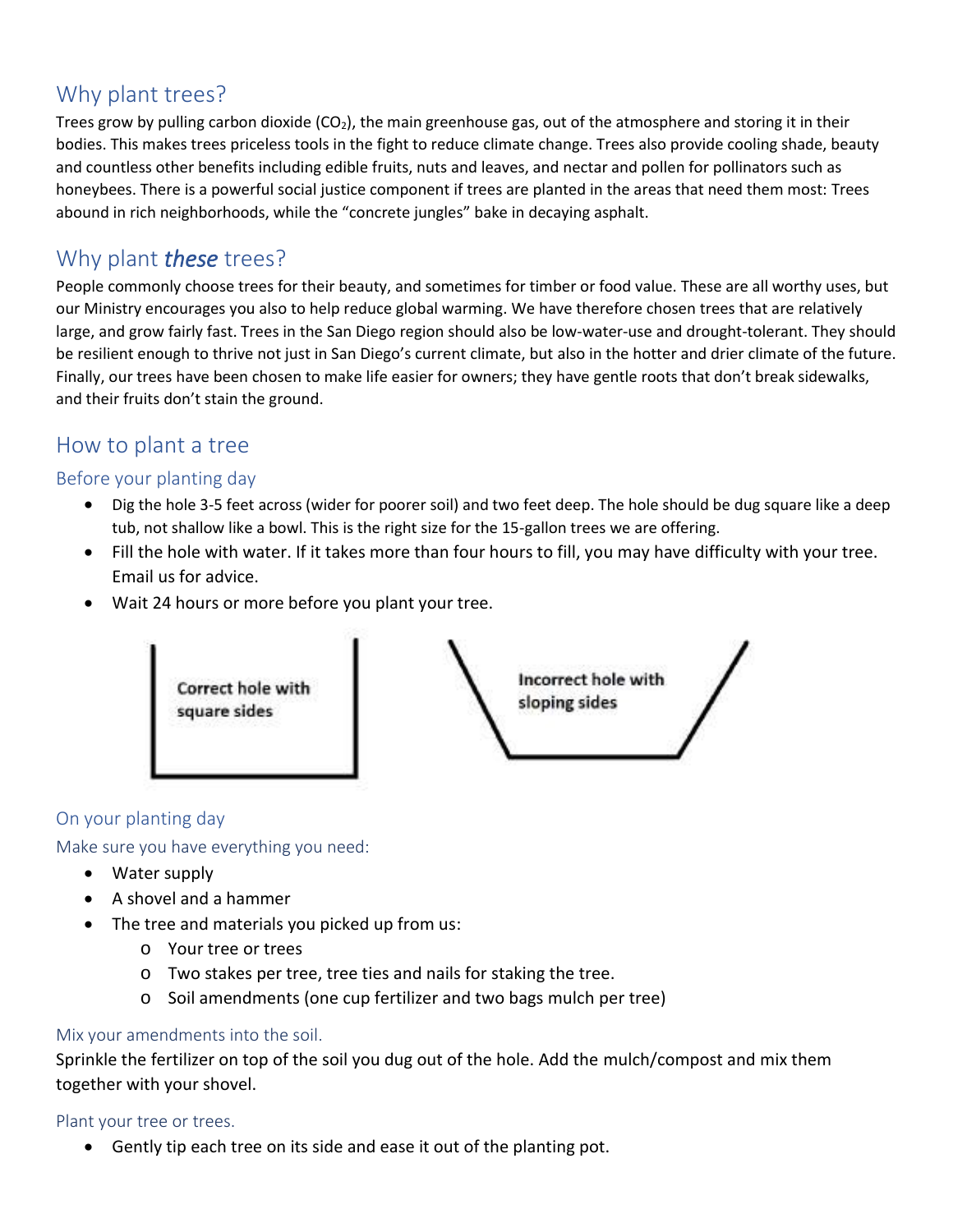- Break off any roots circling the outside of the root ball.
- Add enough soil mix to the bottom of the hole for the tree ball to rise about 3 inches above the level of the surrounding soil.
- Place the tree in the hole.
- Fill the hole with your soil mix. **The top of the soil in your tree ball should be about 3 inches higher than the surrounding grade, and sloping away from the rootball. This is very important. (see illustration below)**

Stake your tree.

- Determine your prevailing wind direction. In coastal areas this is often east-west, but can vary considerably.
- Pound your stakes perpendicular to the prevailing wind, in the filled hole on either side of the tree. This protects the tree while allowing it to sway in the wind.
- Loop the tree ties around the tree and nail them into the stakes on each side.

Give your tree a deep watering.



### <span id="page-2-0"></span>After your planting day

Share the good news!

• Let us know what you did. Send us photos, videos and permission to share them. Share your event on social media.

### Water your tree

- If possible, set up an automated drip irrigation system. Financial aid and construction / setup assistance may be available; please contact us if you wish to request these.
- Water your tree twice a week for the first six months
- Water your tree once a week between six months and two years after you plant.
- After two years, your watering schedule depends on the type of tree: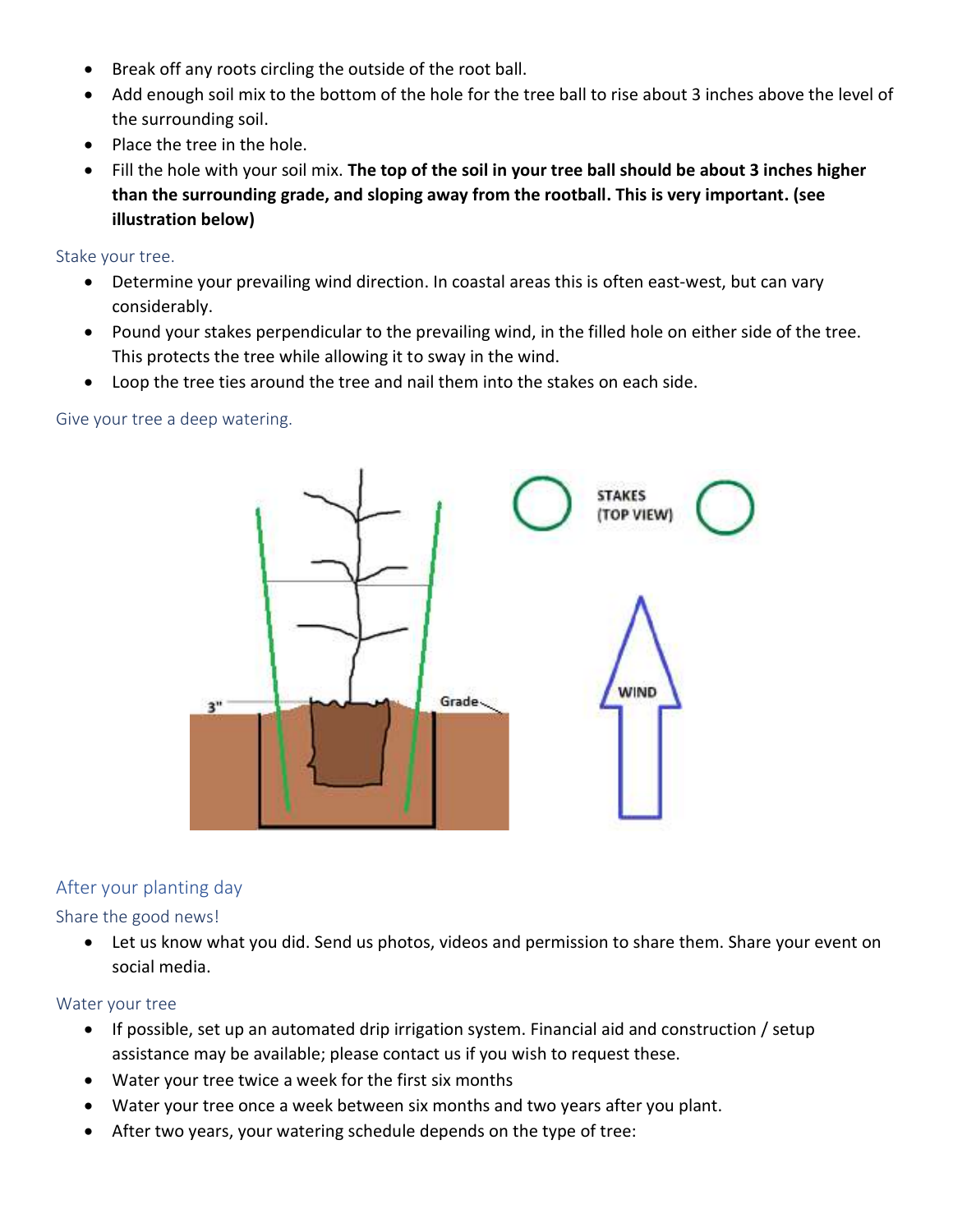- o Native/desert trees may not need watering at all, or can be watered once a month in the dry season.
- o Valley ecoregion trees can be watered once a month in the dry season.
- o Coastal trees should be watered once or twice a week in the dry season depending on the heat, and as needed during the wet season.

### Remove the stakes after two years.

#### Rancho<br>Mission 7280 Mission Gorge Rd.<br>San Diego, CA 92120 Walmart<sup>1</sup> Canyon or Grand Mc Admiral Baker **College B Cramerov** by Stadium Golf Center Golf Course s) & Batting Cages ALLIED GARDENS SERRA MESA Kaiser Permanente This Ave TC's Rockets Zion Medical Center Frien 90 GRANTVILLE ğ ę DEL CERE Mission Basilica San Twitt Ave The Home Depot San Diego<br>State **IKEAO** o University ö 曲 Viejas Arena ŠΤ e & Buster Trader Joe's **Roman COLLEGE WEST** Ü COLLEGE AREA

## <span id="page-3-0"></span>Map of Tree Pickup Site: Frank Ramirez Pro Landscaping, 7280 Mission Gorge Rd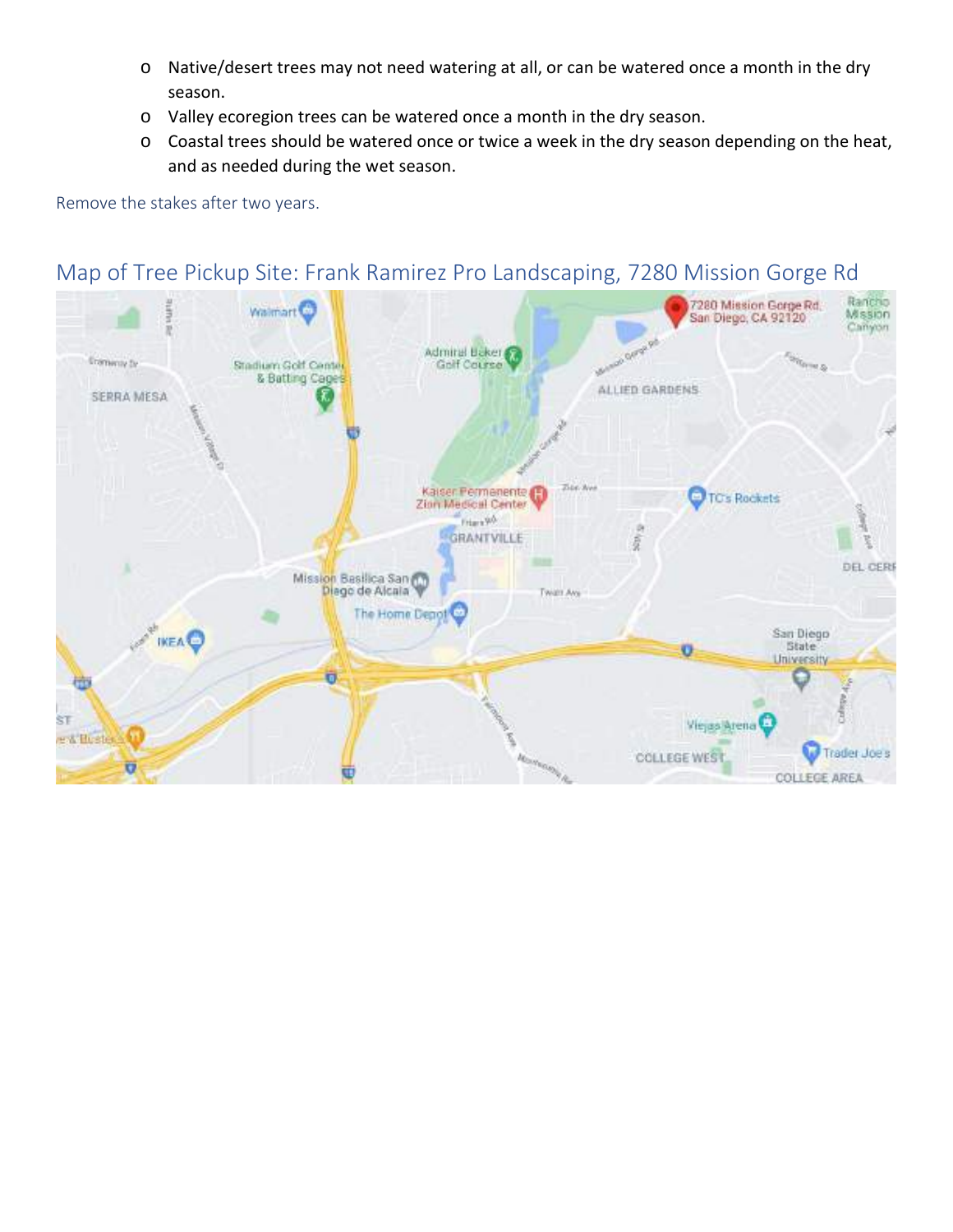## <span id="page-4-0"></span>San Diego Ecoregion Map

Use this map to determine if your treeplanting site belongs to the Coastal, Valley or Desert region. Regions marked Foothills can be considered Valley. If your site is in a mountainous region, the choice will be more complex; please contact us to assist you with your tree choice.

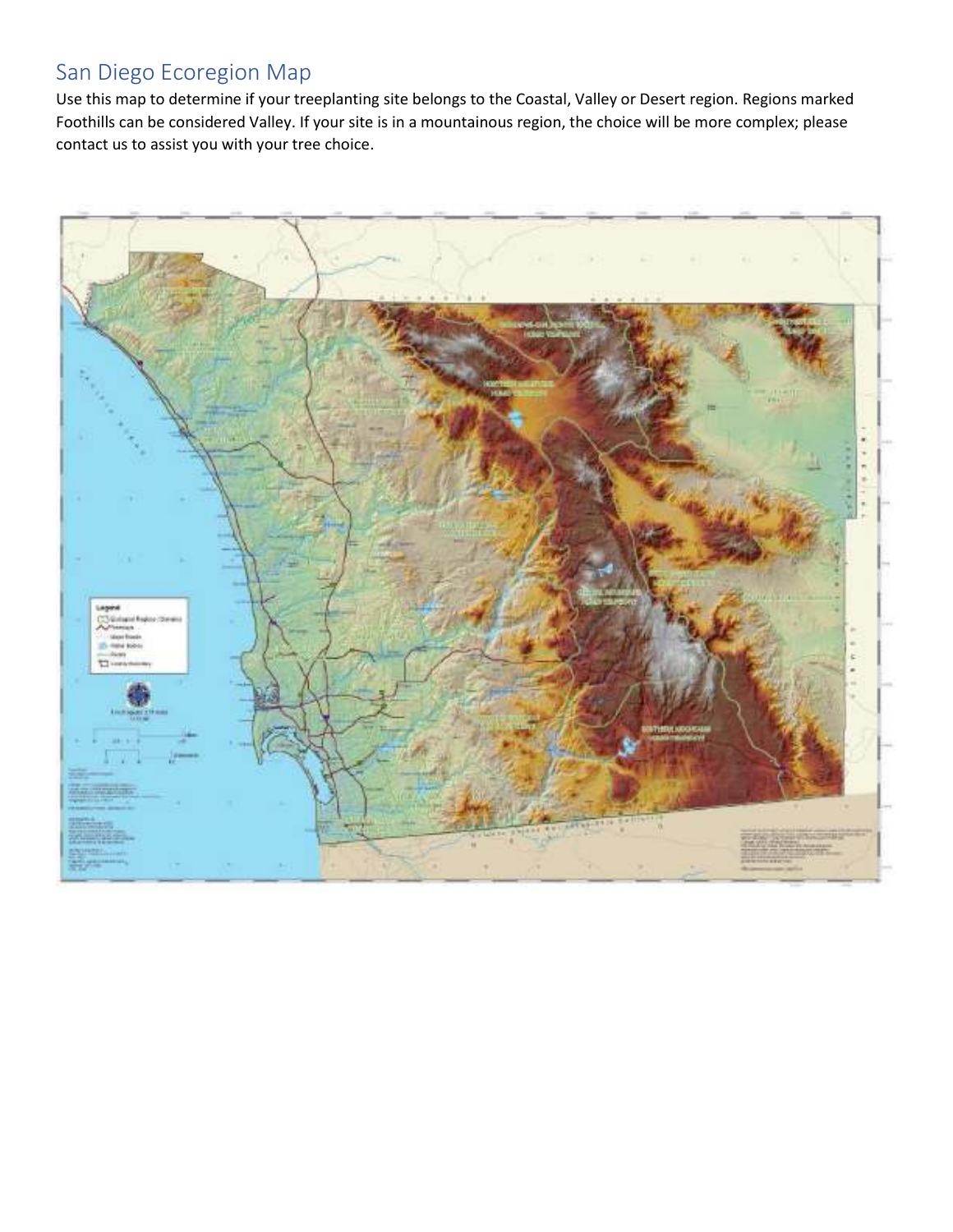## <span id="page-5-0"></span>Tree Catalog

| Area of<br>County | Genus               | specific epithet | <b>Common Name</b>         | <b>Type</b>    | Height<br>(f <sub>t</sub> ) | Width (ft) |
|-------------------|---------------------|------------------|----------------------------|----------------|-----------------------------|------------|
| Coastal           | <b>Arbutus</b>      | 'Marina'         | Marina Madrone             | Evergreen      | 40                          | 40         |
| Coastal           | Macademia           | tetraphylla      | Macadamia                  | Evergreen      | 40                          | 40         |
| Coastal           | <b>Metrosideros</b> | excelsus         | New Zealand Christmas Tree | Evergreen      | 30                          | 30         |
| Coastal           | Prosopis            | alba             | <b>Thornless Mesquite</b>  | Semi-Deciduous | 40                          | 30         |
| Coastal           | Quercus             | agrifolia        | Coast Live Oak             | Evergreen      | 70                          | 70         |
| Coastal           | Quercus             | engelmannii      | Mesa Oak                   | Evergreen      | 40                          | 80         |
| Coastal           | Quercus             | virginiana       | Southern Live Oak          | Evergreen      | 40                          | 80         |
| Coastal           | Tipuana             | tipu             | Tipu                       | Deciduous      | 40                          | 60         |
| <b>Desert</b>     | Cercidium           | 'Desert Museum'  | Desert Museum Palo Verde   | Semi-Deciduous | 20                          | 25         |
| Desert            | Chilopsis           | linearis         | <b>Desert Willow</b>       | Deciduous      | 20                          | 20         |
| Desert            | Chitalpa            | tashkentensis    | Chitalpa                   | Deciduous      | 30                          | 30         |
| <b>Desert</b>     | Geijera             | parvifolia       | <b>Australian Willow</b>   | Evergreen      | 30                          | 20         |
| Desert            | Olea                | europaea         | Olive                      | Evergreen      | 30                          | 30         |
| <b>Desert</b>     | Pistacia            | <b>lentiscus</b> | Mastic                     | Evergreen      | 25                          | 25         |
| Desert            | Prosopis            | alba             | <b>Thornless Mesquite</b>  | Semi-Deciduous | 40                          | 30         |
| <b>Desert</b>     | Rhus                | lancea           | African Sumac              | Evergreen      | 30                          | 35         |
| <b>Desert</b>     | Ulmus               | parvifolia       | Chinese Elm                | Semi-Deciduous | 40                          | 60         |
| Valleys           | <b>Arbutus</b>      | 'Marina'         | <b>Marina Madrone</b>      | Evergreen      | 40                          | 40         |
| Valleys           | Carya               | illinoensis      | Pecan                      | Deciduous      | 70                          | 70         |
| Valleys           | Cercidium           | 'Desert Museum'  | Desert Museum Palo Verde   | Semi-Deciduous | 20                          | 25         |
| Valleys           | Olea                | europaea         | Olive                      | Evergreen      | 30                          | 30         |
| Valleys           | Pistacia            | chinensis        | Chinese Pistache           | Deciduous      | 30                          | 40         |
| Valleys           | Prosopis            | alba             | <b>Thornless Mesquite</b>  | Semi-Deciduous | 40                          | 30         |
| Valleys           | Quercus             | agrifolia        | Coast Live Oak             | Evergreen      | 70                          | 70         |
| Valleys           | Quercus             | engelmannii      | Mesa Oak                   | Evergreen      | 40                          | 80         |
| Valleys           | Quercus             | virginiana       | Southern Live Oak          | Evergreen      | 40                          | 80         |
| Valleys           | Ulmus               | parvifolia       | Chinese Elm                | Semi-Deciduous | 40                          | 60         |
|                   |                     |                  |                            |                |                             |            |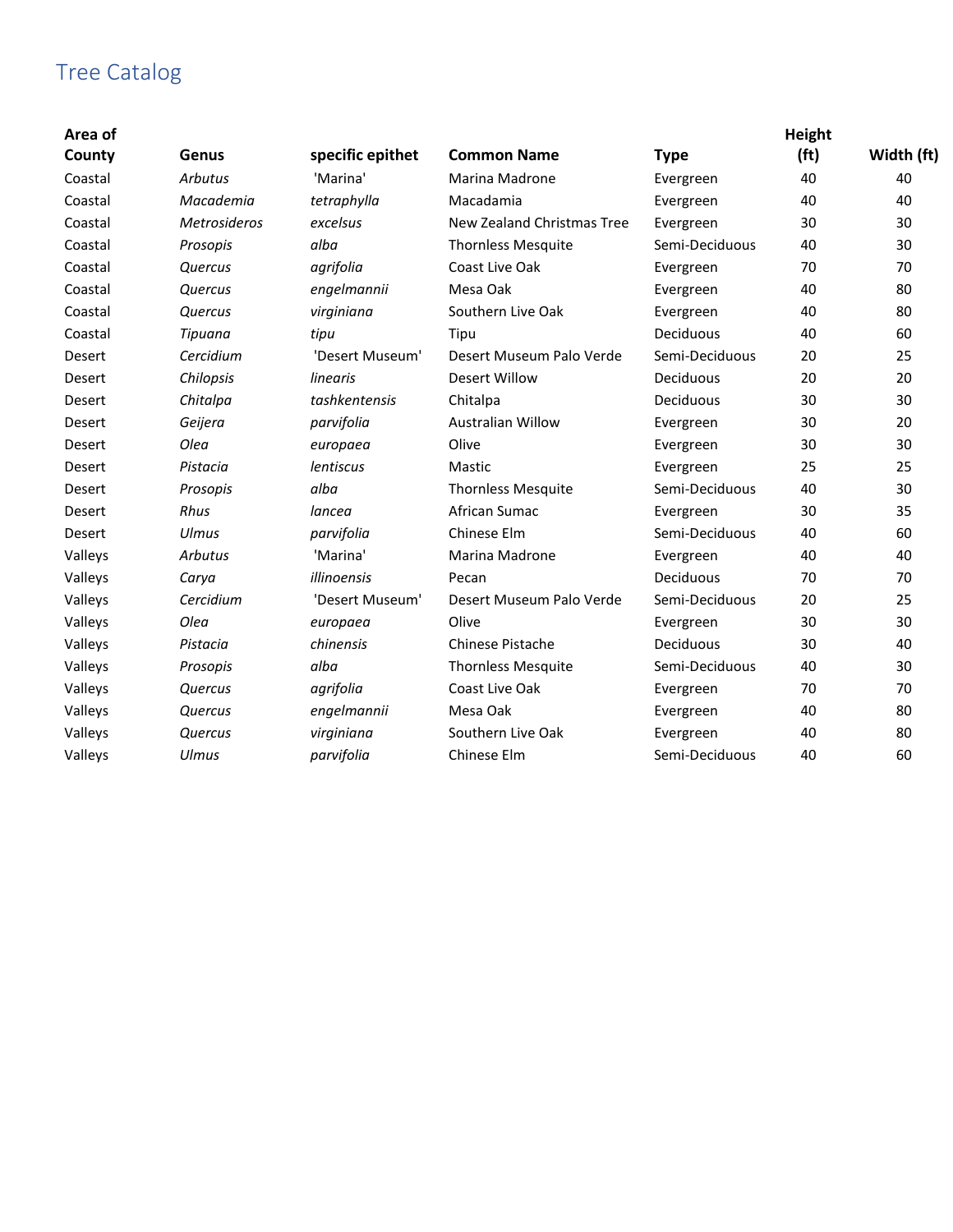## *Arbutus 'Marina'* (Marina madrone)



*Carya illinoensis* (Pecan)



## *Cercidium* 'Desert Museum' (Desert Museum Palo Verde)



*Chilopsis linearis* (Desert Willow)

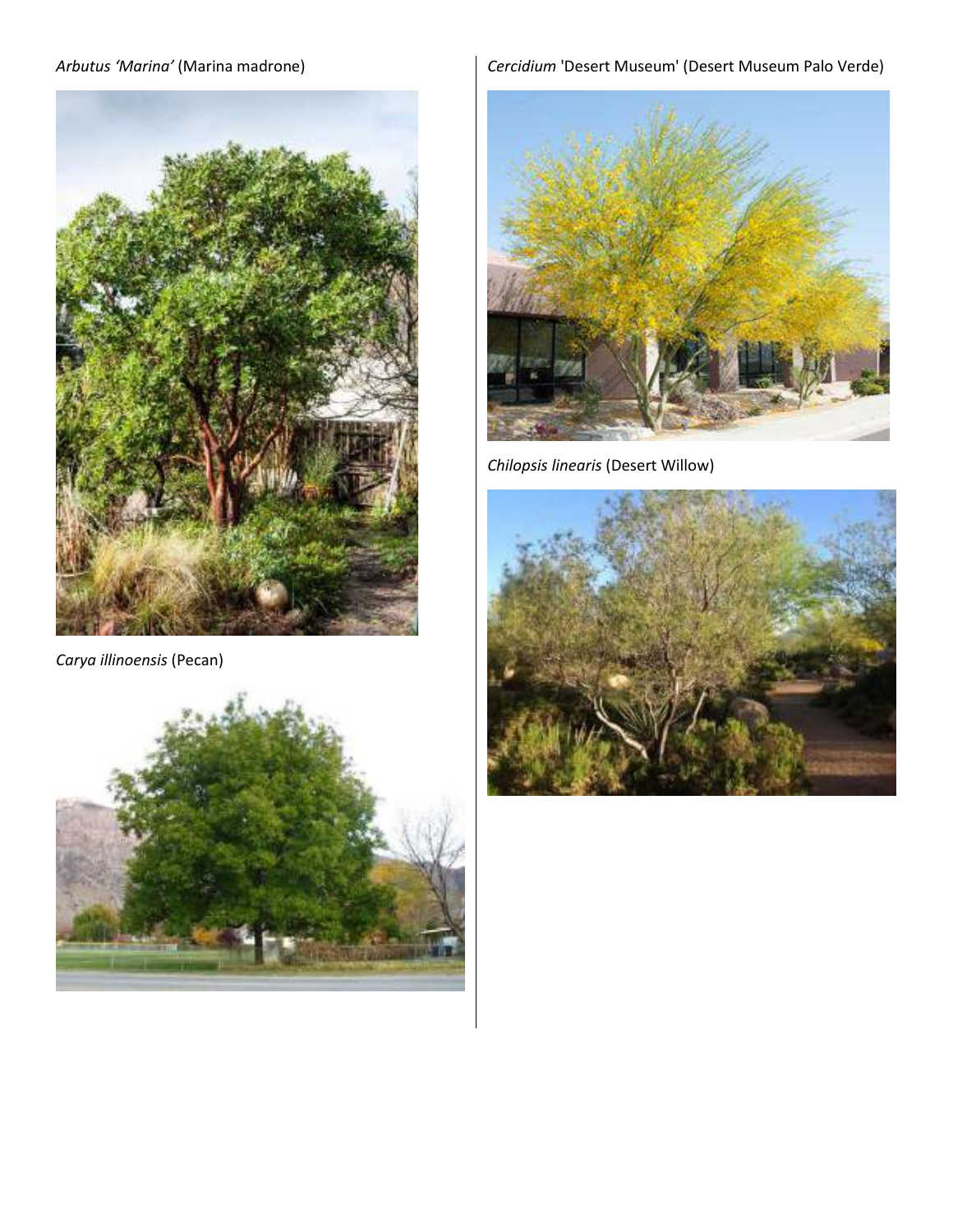### *Chitalpa tashkentensis* (Chitalpa)



*Geijera parvifolia* (Australian Willow)



## *Macadamia tetraphylla* (Macadamia)



*Metrosideros excelsus* (New Zealand Christmas Tree)



*Olea europaea* (Olive)

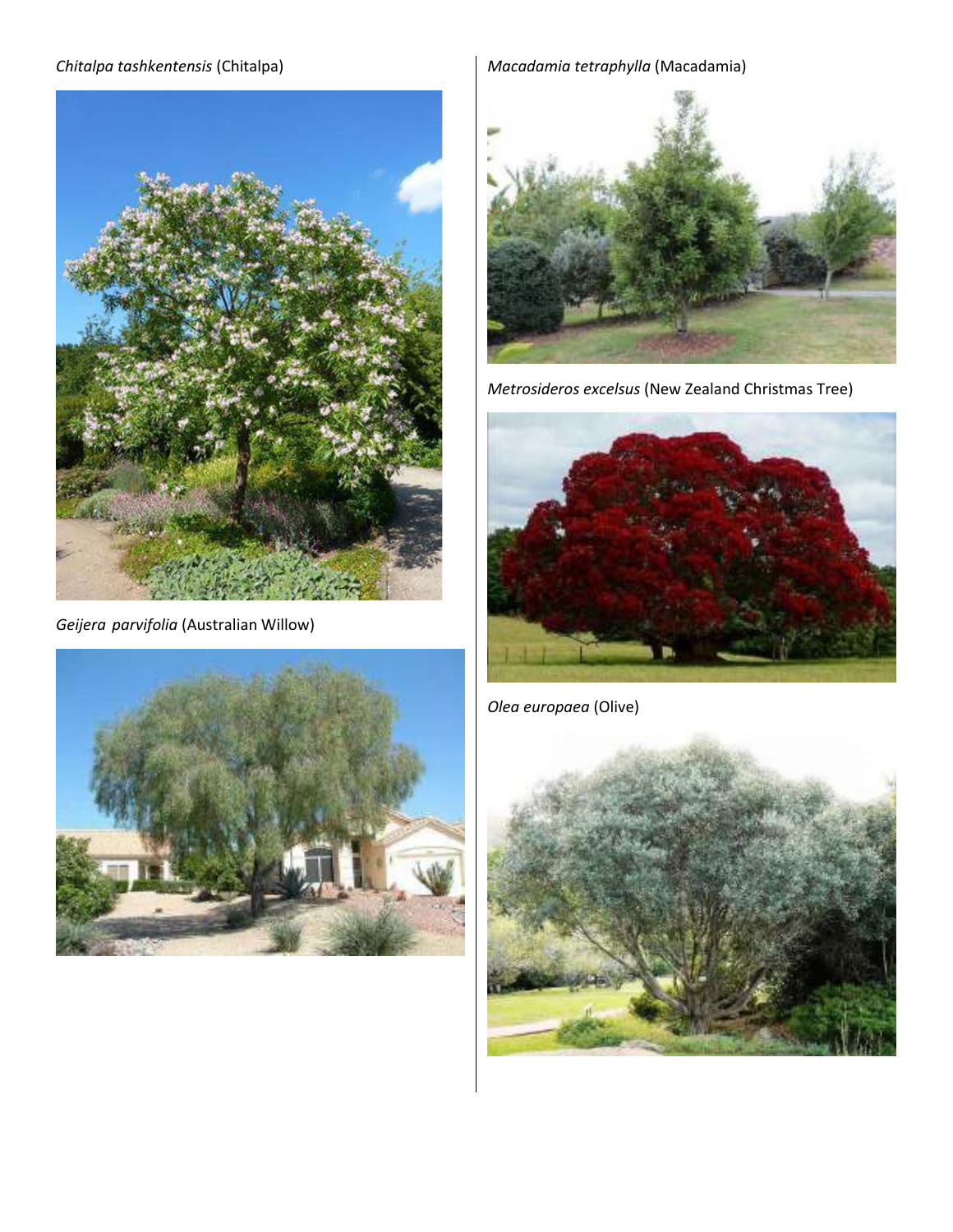## *Pistacia chinensis* (Chinese Pistache)



*Pistacia lentiscus* (Mastic)



*Prosopsis alba* (thornless mesquite)



*Quercus agrifolia* (Coast Live Oak)



*Quercus engelmannii* (Mesa Oak)

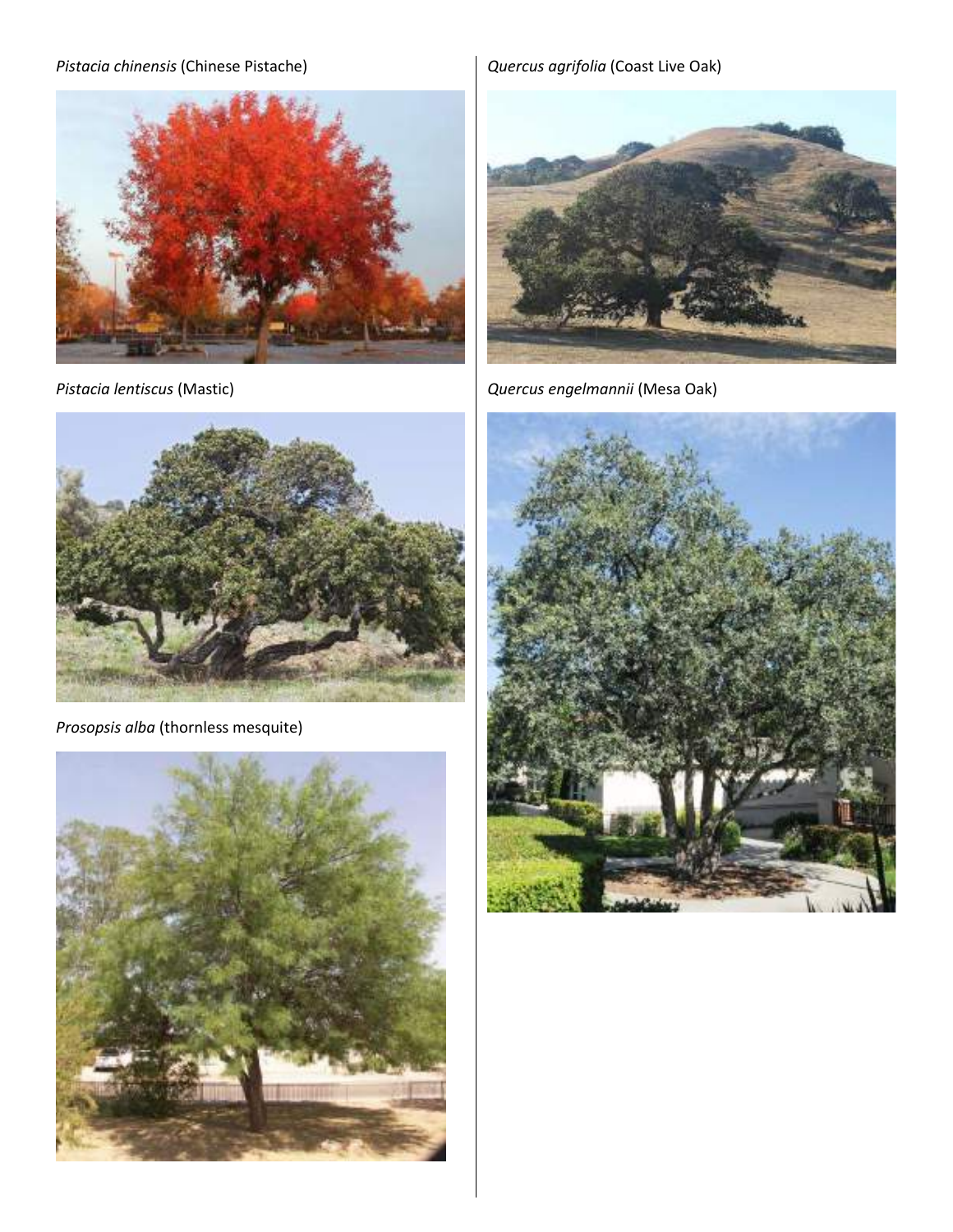## *Rhus lancea* (African Sumac)



*Tipuana tipu* (Tipu)



*Ulmus parvifolia* (Chinese Elm)